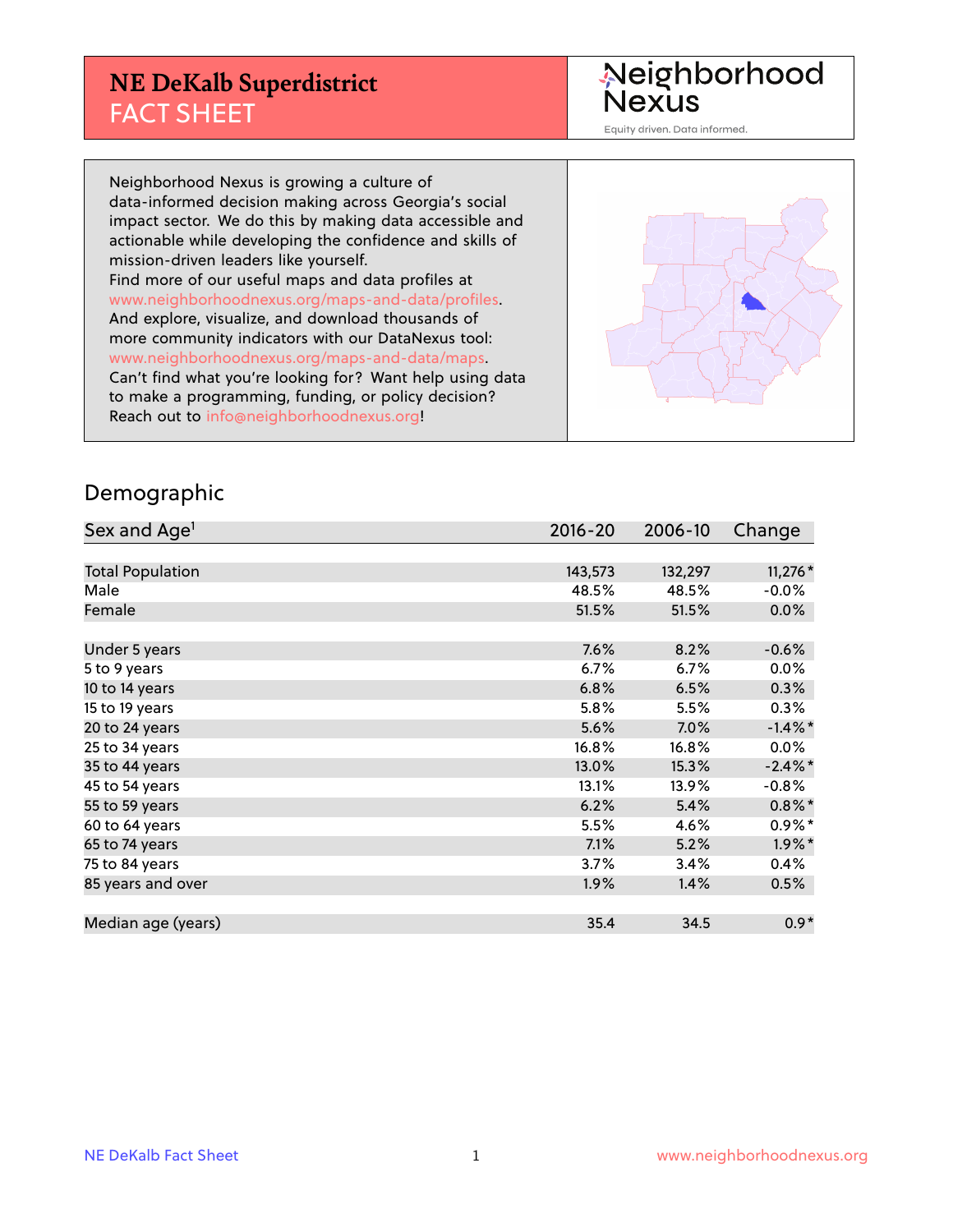# Demographic, continued...

| Race <sup>2</sup>                                            | $2016 - 20$ | 2006-10 | Change     |
|--------------------------------------------------------------|-------------|---------|------------|
| <b>Total population</b>                                      | 143,573     | 132,297 | 11,276 *   |
| One race                                                     | 96.5%       | 98.7%   | $-2.2%$ *  |
| White                                                        | 35.5%       | 40.0%   | $-4.5%$ *  |
| <b>Black or African American</b>                             | 48.1%       | 46.6%   | 1.5%       |
| American Indian and Alaska Native                            | 0.7%        | 0.1%    | 0.6%       |
| Asian                                                        | 10.2%       | 7.8%    | $2.3\%$ *  |
| Native Hawaiian and Other Pacific Islander                   | 0.2%        | 0.0%    | 0.2%       |
| Some other race                                              | 1.9%        | 4.2%    | $-2.3\%$ * |
| Two or more races                                            | 3.5%        | 1.3%    | $2.2\%$ *  |
| Race alone or in combination with other race(s) <sup>3</sup> | $2016 - 20$ | 2006-10 | Change     |
| Total population                                             | 143,573     | 132,297 | 11,276 *   |
| White                                                        | 38.3%       | 40.9%   | $-2.5%$ *  |
| <b>Black or African American</b>                             | 49.9%       | 47.1%   | $2.8\%$ *  |
| American Indian and Alaska Native                            | 1.4%        | 0.6%    | $0.8\%$ *  |
| Asian                                                        | 11.4%       | 8.5%    | $3.0\%$ *  |
| Native Hawaiian and Other Pacific Islander                   | 0.3%        | 0.0%    | 0.2%       |
| Some other race                                              | 2.9%        | 4.3%    | $-1.5%$ *  |
| Hispanic or Latino and Race <sup>4</sup>                     | $2016 - 20$ | 2006-10 | Change     |
| Total population                                             | 143,573     | 132,297 | 11,276 *   |
| Hispanic or Latino (of any race)                             | 8.5%        | 9.9%    | $-1.4%$    |
| Not Hispanic or Latino                                       | 91.5%       | 90.1%   | $1.4\%$ *  |
| White alone                                                  | 30.1%       | 34.8%   | $-4.7%$ *  |
| <b>Black or African American alone</b>                       | 47.8%       | 46.2%   | 1.6%       |
| American Indian and Alaska Native alone                      | 0.2%        | 0.1%    | 0.1%       |
| Asian alone                                                  | 10.2%       | 7.7%    | $2.5\%$ *  |
| Native Hawaiian and Other Pacific Islander alone             | 0.2%        | 0.0%    | 0.2%       |
| Some other race alone                                        | 0.4%        | 0.2%    | 0.2%       |
| Two or more races                                            | 2.6%        | 1.2%    | $1.5\%$ *  |
| U.S. Citizenship Status <sup>5</sup>                         | $2016 - 20$ | 2006-10 | Change     |
| Foreign-born population                                      | 37,277      | 31,308  | 5,969*     |
| Naturalized U.S. citizen                                     | 38.1%       | 35.4%   | 2.7%       |
| Not a U.S. citizen                                           | 61.9%       | 64.6%   | $-2.7%$    |
|                                                              |             |         |            |
| Citizen, Voting Age Population <sup>6</sup>                  | $2016 - 20$ | 2006-10 | Change     |
| Citizen, 18 and over population                              | 90,464      | 81,792  | 8,672*     |
| Male                                                         | 46.4%       | 46.2%   | 0.2%       |
| Female                                                       | 53.6%       | 53.8%   | $-0.2%$    |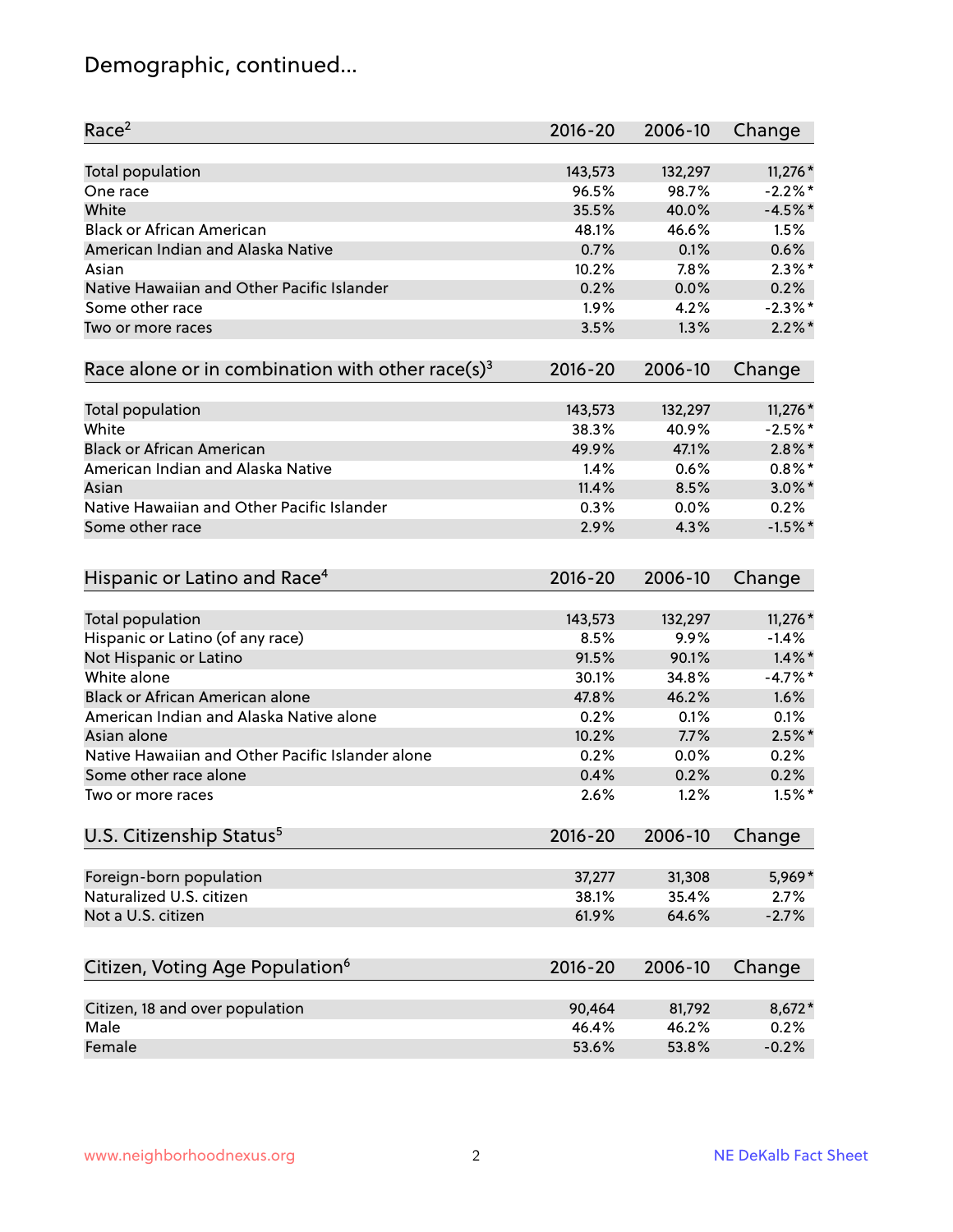#### Economic

| Income <sup>7</sup>                                 | 2016-20 | 2006-10 | Change     |
|-----------------------------------------------------|---------|---------|------------|
|                                                     |         |         |            |
| All households                                      | 52,663  | 52,371  | 292        |
| Less than \$10,000                                  | 5.5%    | 8.3%    | $-2.8\%$ * |
| \$10,000 to \$14,999                                | 3.8%    | 4.7%    | $-0.9%$    |
| \$15,000 to \$24,999                                | 8.3%    | 11.1%   | $-2.7\%$ * |
| \$25,000 to \$34,999                                | 12.1%   | 13.4%   | $-1.2%$    |
| \$35,000 to \$49,999                                | 14.0%   | 14.7%   | $-0.7%$    |
| \$50,000 to \$74,999                                | 17.7%   | 17.3%   | 0.4%       |
| \$75,000 to \$99,999                                | 10.6%   | 10.6%   | 0.1%       |
| \$100,000 to \$149,999                              | 14.3%   | 11.9%   | $2.3\%$ *  |
| \$150,000 to \$199,999                              | 7.0%    | 4.1%    | $2.9\%*$   |
| \$200,000 or more                                   | 6.7%    | 4.0%    | $2.7\%$ *  |
| Median household income (dollars)                   | 57,672  | 47,723  | 9,949*     |
| Mean household income (dollars)                     | 82,312  | 67,176  | 15,136*    |
| With earnings                                       | 83.6%   | 84.5%   | $-0.9%$    |
| Mean earnings (dollars)                             | 80,649  | 67,370  | 13,279*    |
| <b>With Social Security</b>                         | 23.5%   | 18.4%   | $5.1\%$ *  |
| Mean Social Security income (dollars)               | 20,199  | 15,918  | $4,281*$   |
| With retirement income                              | 17.0%   | 13.3%   | $3.7\%$ *  |
| Mean retirement income (dollars)                    | 32,198  | 23,957  | $8,241*$   |
| With Supplemental Security Income                   | 4.3%    | 2.5%    | $1.8\%$ *  |
| Mean Supplemental Security Income (dollars)         | 7,699   | 8,078   | $-379$     |
| With cash public assistance income                  | 1.6%    | 1.6%    | $-0.0\%$   |
| Mean cash public assistance income (dollars)        | 1,757   | 2,997   | $-1,240*$  |
| With Food Stamp/SNAP benefits in the past 12 months | 14.3%   | 8.0%    | $6.2\%$ *  |
|                                                     |         |         |            |
| Families                                            | 31,415  | 31,840  | $-425$     |
| Less than \$10,000                                  | 4.1%    | 6.4%    | $-2.4\%$ * |
| \$10,000 to \$14,999                                | 2.8%    | 3.8%    | $-1.0%$    |
| \$15,000 to \$24,999                                | 7.2%    | 10.0%   | $-2.7%$ *  |
| \$25,000 to \$34,999                                | 9.8%    | 11.2%   | $-1.3%$    |
| \$35,000 to \$49,999                                | 11.2%   | 13.0%   | $-1.8%$    |
| \$50,000 to \$74,999                                | 16.0%   | 17.9%   | $-1.9%$    |
| \$75,000 to \$99,999                                | 11.5%   | 10.7%   | 0.7%       |
| \$100,000 to \$149,999                              | 18.6%   | 15.2%   | $3.4\%$ *  |
| \$150,000 to \$199,999                              | 9.6%    | 6.1%    | $3.6\%$ *  |
| \$200,000 or more                                   | 9.2%    | 5.8%    | $3.4\%$ *  |
| Median family income (dollars)                      | 72,939  | 58,198  | 14,741*    |
| Mean family income (dollars)                        | 97,572  | 78,807  | 18,765*    |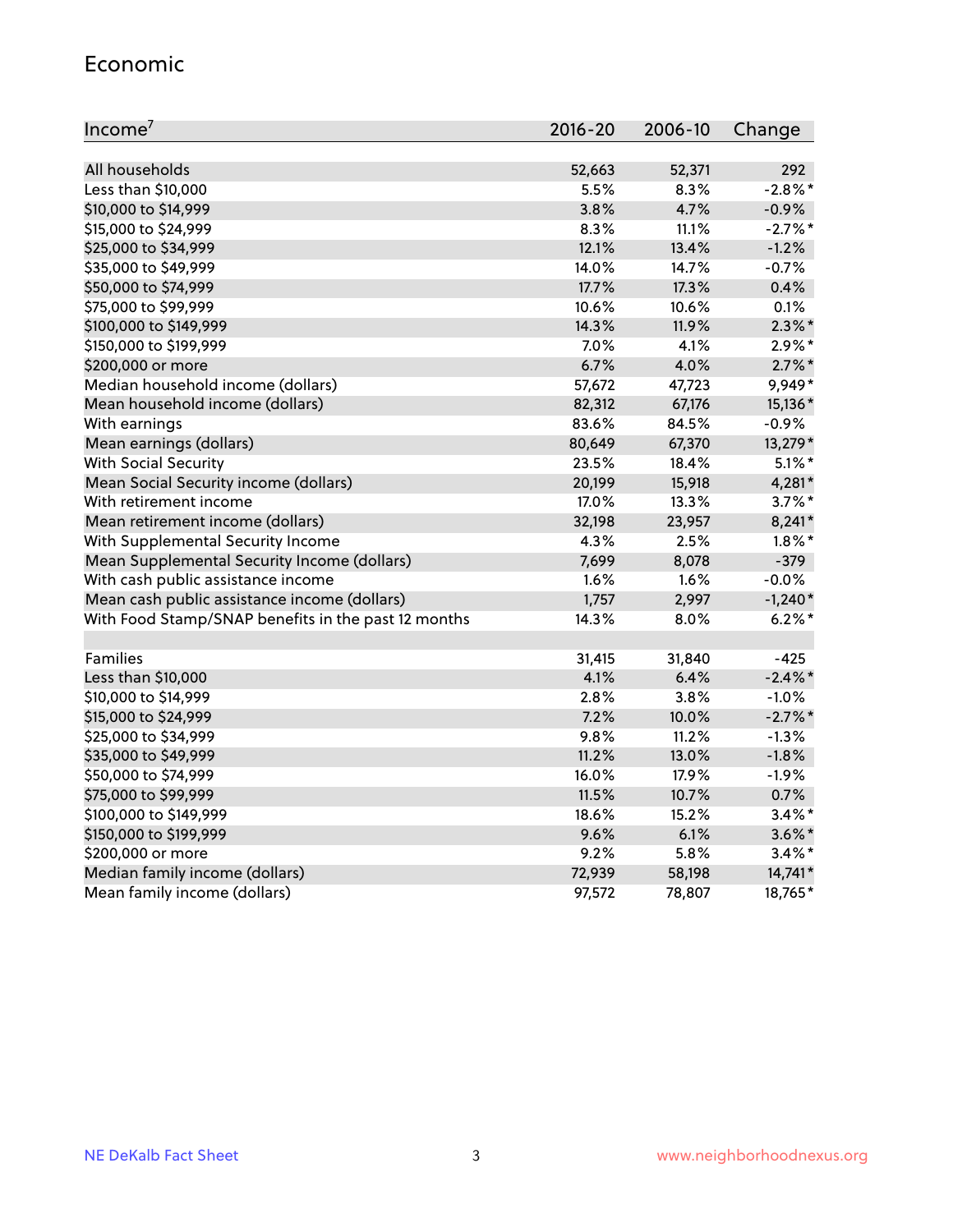#### Economic, continued...

| Income, continued <sup>8</sup>                                        | $2016 - 20$ | 2006-10 | Change   |
|-----------------------------------------------------------------------|-------------|---------|----------|
|                                                                       |             |         |          |
| Nonfamily households                                                  | 21,248      | 20,531  | 717      |
| Median nonfamily income (dollars)                                     | 42,601      | 35,502  | 7,099*   |
| Mean nonfamily income (dollars)                                       | 57,350      | 46,484  | 10,866*  |
| Median earnings for workers (dollars)                                 | 32,628      | 30,371  | $2,257*$ |
| Median earnings for male full-time, year-round workers<br>(dollars)   | 44,942      | 42,679  | $2,263*$ |
| Median earnings for female full-time, year-round workers<br>(dollars) | 41,509      | 38,321  | $3,188*$ |
| Per capita income (dollars)                                           | 31,750      | 27,493  | $4,258*$ |
|                                                                       |             |         |          |
| Families and People Below Poverty Level <sup>9</sup>                  | 2016-20     | 2006-10 | Change   |
| <b>All families</b>                                                   | 12.2%       | 13.3%   | $-1.1%$  |
| With related children under 18 years                                  | 19.1%       | 21.1%   | $-2.0%$  |
| With related children under 5 years only                              | 12.1%       | 18.1%   | $-6.0%$  |
| Married couple families                                               | 8.2%        | 7.3%    | 0.9%     |
| With related children under 18 years                                  | 12.9%       | 11.4%   | 1.5%     |
| With related children under 5 years only                              | 12.6%       | 7.8%    | 4.8%     |
| Families with female householder, no husband present                  | 20.8%       | 25.2%   | $-4.4%$  |
| With related children under 18 years                                  | 28.9%       | 34.3%   | $-5.5%$  |
| With related children under 5 years only                              | 11.9%       | 31.5%   | $-19.5%$ |
|                                                                       |             |         |          |
| All people                                                            | 15.9%       | 16.3%   | $-0.4%$  |
| Under 18 years                                                        | 25.1%       | 25.5%   | $-0.4%$  |
| Related children under 18 years                                       | 24.8%       | 25.4%   | $-0.6%$  |
| Related children under 5 years                                        | 29.4%       | 27.0%   | 2.4%     |
| Related children 5 to 17 years                                        | 22.7%       | 24.6%   | $-1.9%$  |
| 18 years and over                                                     | 12.9%       | 13.3%   | $-0.4%$  |
| 18 to 64 years                                                        | 13.8%       | 13.7%   | 0.1%     |
| 65 years and over                                                     | 8.0%        | 10.2%   | $-2.1%$  |
| People in families                                                    | 14.9%       | 15.6%   | $-0.7%$  |
| Unrelated individuals 15 years and over                               | 19.7%       | 18.8%   | 0.9%     |
|                                                                       |             |         |          |
| Non-Hispanic white people                                             | 6.3%        | 6.9%    | $-0.7%$  |
| Black or African-American people                                      | 19.6%       | 21.8%   | $-2.2%$  |
| Asian people                                                          | 24.7%       | 15.5%   | 9.1%     |
| Hispanic or Latino people                                             | 18.0%       | 22.9%   | $-4.8%$  |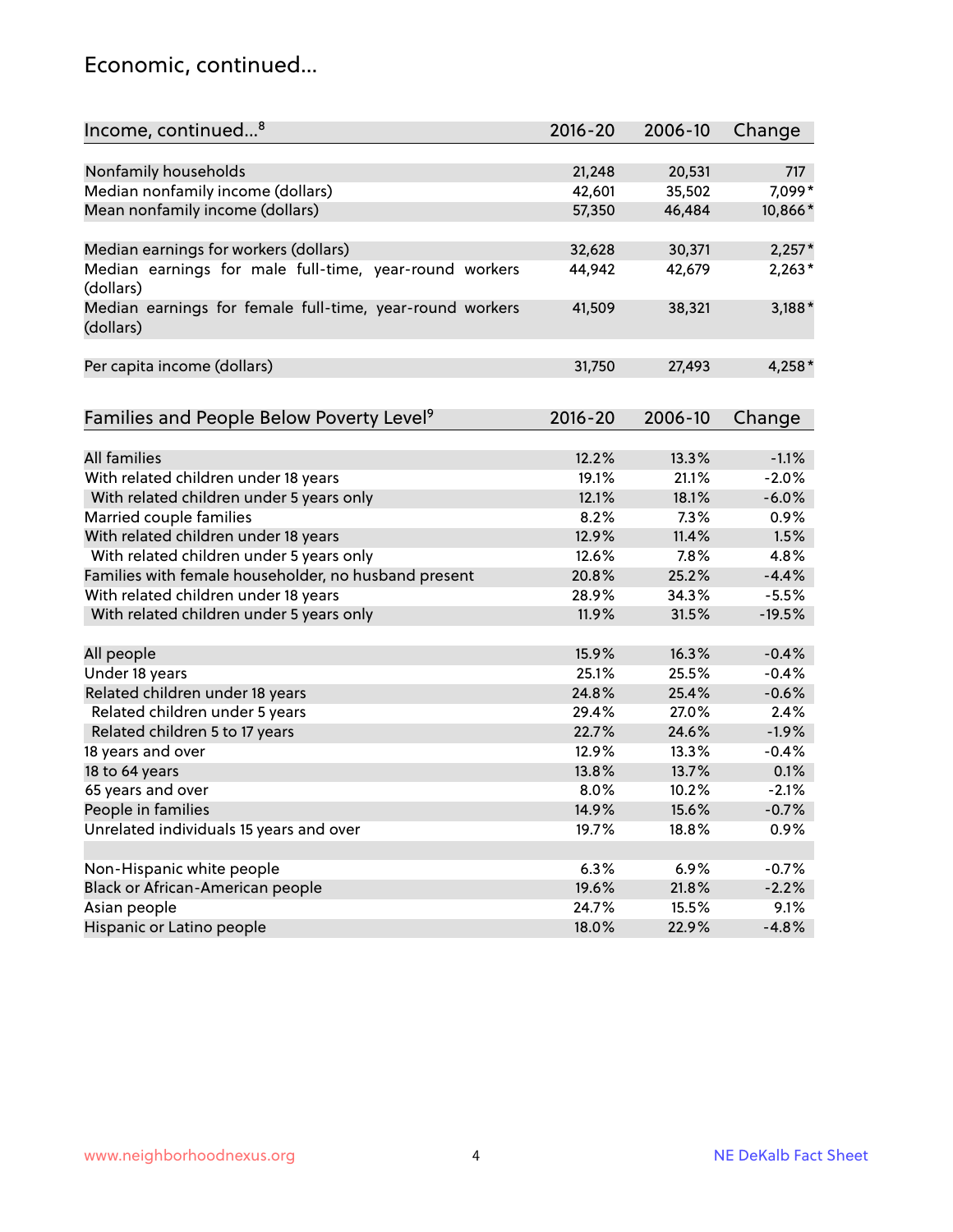# Employment

| Employment Status <sup>10</sup>                               | $2016 - 20$ | 2006-10 | Change     |
|---------------------------------------------------------------|-------------|---------|------------|
|                                                               |             |         |            |
| Population 16 years and over                                  | 111,547     | 102,322 | $9,225*$   |
| In labor force                                                | 68.4%       | 72.4%   | $-3.9\%$ * |
| Civilian labor force                                          | 68.4%       | 72.3%   | $-3.8\%$ * |
| Employed                                                      | 64.2%       | 64.0%   | 0.3%       |
| Unemployed                                                    | 4.2%        | 8.3%    | $-4.1\%$ * |
| <b>Armed Forces</b>                                           | 0.0%        | 0.1%    | $-0.1%$    |
| Not in labor force                                            | 31.6%       | 27.6%   | $3.9\%$ *  |
| Civilian labor force                                          | 76,323      | 73,933  | 2,390      |
| <b>Unemployment Rate</b>                                      | 6.1%        | 11.5%   | $-5.3%$    |
|                                                               |             |         |            |
| Females 16 years and over                                     | 58,908      | 53,312  | 5,596*     |
| In labor force                                                | 64.6%       | 67.9%   | $-3.3%$    |
| Civilian labor force                                          | 64.6%       | 67.9%   | $-3.3%$    |
| Employed                                                      | 60.7%       | 59.5%   | 1.2%       |
| Own children of the householder under 6 years                 | 12,514      | 12,338  | 176        |
| All parents in family in labor force                          | 59.6%       | 65.5%   | $-5.9%$    |
|                                                               |             |         |            |
| Own children of the householder 6 to 17 years                 | 21,192      | 18,761  | $2,431*$   |
| All parents in family in labor force                          | 69.5%       | 78.8%   | $-9.3%$ *  |
|                                                               |             |         |            |
| Industry <sup>11</sup>                                        | $2016 - 20$ | 2006-10 | Change     |
| Civilian employed population 16 years and over                | 71,630      | 65,450  | $6,180*$   |
| Agriculture, forestry, fishing and hunting, and mining        | 1.0%        | 0.1%    | 0.8%       |
| Construction                                                  | 4.6%        | 6.7%    | $-2.1\%$ * |
| Manufacturing                                                 | 8.6%        | 6.7%    | $1.9\%$ *  |
| Wholesale trade                                               | 2.4%        | 3.4%    | $-1.0%$    |
| Retail trade                                                  | 11.7%       | 12.5%   | $-0.8%$    |
| Transportation and warehousing, and utilities                 | 6.7%        | 5.5%    | 1.2%       |
| Information                                                   | 3.6%        | 3.8%    | $-0.1%$    |
| Finance and insurance, and real estate and rental and leasing | 5.5%        | 6.6%    | $-1.1%$    |
| Professional, scientific, and management, and administrative  | 15.7%       | 13.9%   | $1.9\%$ *  |
| and waste management services                                 |             |         |            |
| Educational services, and health care and social assistance   | 20.6%       | 19.8%   | 0.8%       |
| Arts, entertainment, and recreation, and accommodation and    | 10.0%       | 9.4%    | 0.6%       |
| food services                                                 |             |         |            |
| Other services, except public administration                  | 5.5%        | 5.3%    | 0.2%       |
| Public administration                                         | 4.1%        | 6.4%    | $-2.2\%$ * |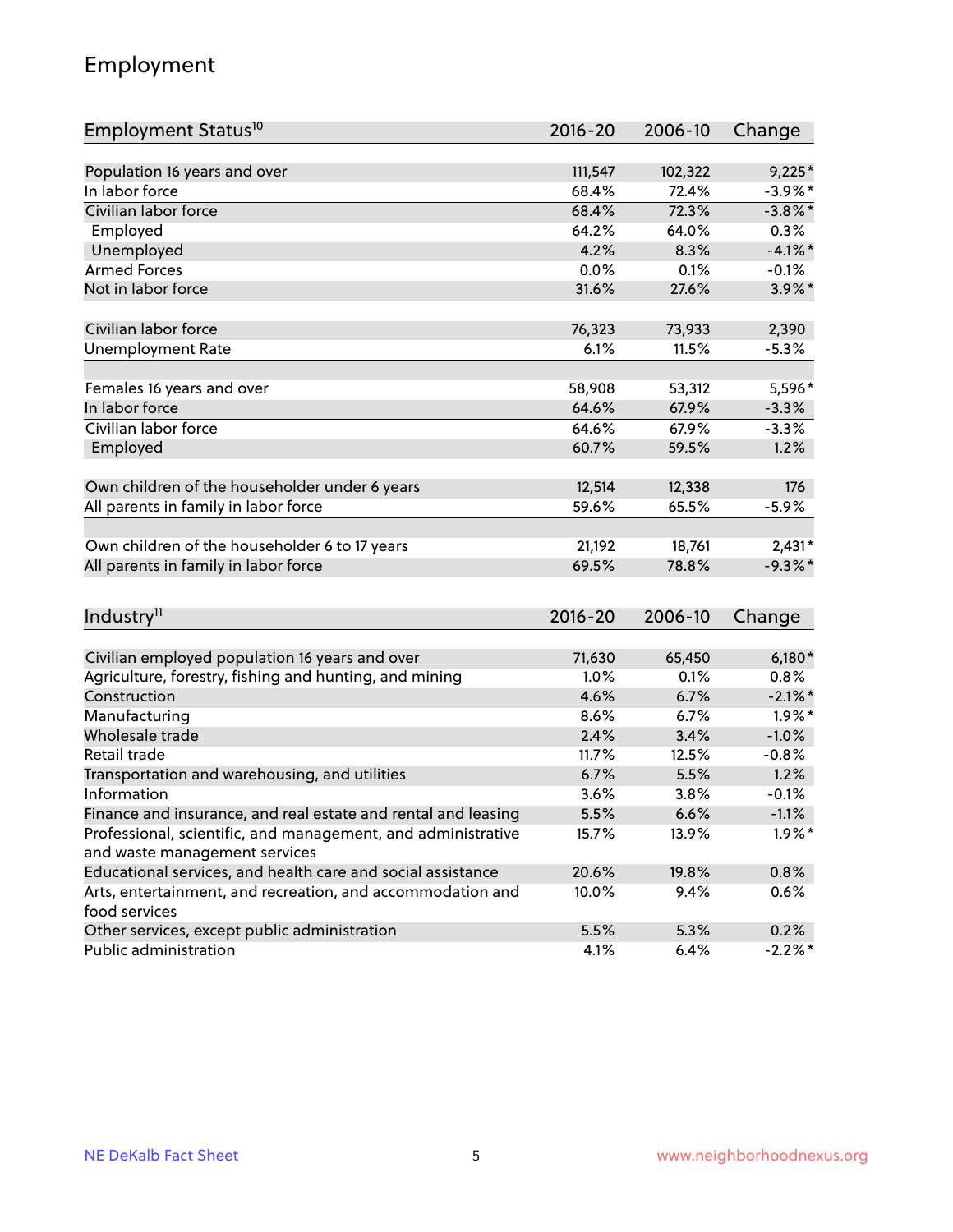# Employment, continued...

| Occupation <sup>12</sup>                                                          | $2016 - 20$ | 2006-10 | Change     |
|-----------------------------------------------------------------------------------|-------------|---------|------------|
| Civilian employed population 16 years and over                                    | 71,630      | 65,450  | $6,180*$   |
| Management, business, science, and arts occupations                               | 39.4%       | 40.8%   | $-1.4\%$ * |
| Service occupations                                                               | 16.7%       | 15.2%   | 1.6%       |
| Sales and office occupations                                                      | 20.8%       | 25.7%   | $-4.9%$ *  |
|                                                                                   |             | 7.1%    | $-0.6%$    |
| Natural<br>and<br>resources,<br>construction,<br>maintenance<br>occupations       | 6.5%        |         |            |
| Production, transportation, and material moving occupations                       | 16.6%       | 11.3%   | $5.3\%$ *  |
| Class of Worker <sup>13</sup>                                                     | $2016 - 20$ | 2006-10 | Change     |
|                                                                                   | 71,630      | 65,450  | $6,180*$   |
| Civilian employed population 16 years and over<br>Private wage and salary workers | 84.4%       | 80.1%   | 4.2%       |
|                                                                                   |             |         |            |
| Government workers                                                                | 11.6%       | 15.1%   | $-3.5%$ *  |
| Self-employed in own not incorporated business workers                            | 4.0%        | 4.6%    | $-0.6%$    |
| Unpaid family workers                                                             | 0.0%        | 0.2%    | $-0.2%$    |
| Job Flows <sup>14</sup>                                                           | 2019        | 2010    | Change     |
|                                                                                   |             |         |            |
| Total Jobs in district                                                            | 61,908      | 61,706  | 202        |
| Held by residents of district                                                     | 9.8%        | 9.3%    | 0.5%       |
| Held by non-residents of district                                                 | 90.2%       | 90.7%   | $-0.5%$    |
| Jobs by Industry Sector <sup>15</sup>                                             | 2019        | 2010    | Change     |
|                                                                                   |             |         |            |
| Total Jobs in district                                                            | 61,908      | 61,706  | 202        |
| Goods Producing sectors                                                           | 12.7%       | 11.7%   | 1.0%       |
| Trade, Transportation, and Utilities sectors                                      | 26.8%       | 28.3%   | $-1.4%$    |
| All Other Services sectors                                                        | 60.5%       | 60.0%   | 0.4%       |
| Total Jobs in district held by district residents                                 | 6,079       | 5,722   | 357        |
| <b>Goods Producing sectors</b>                                                    | 13.9%       | 12.0%   | 1.9%       |
| Trade, Transportation, and Utilities sectors                                      | 21.3%       | 21.3%   | 0.1%       |
| All Other Services sectors                                                        | 64.7%       | 66.7%   | $-2.0%$    |
|                                                                                   |             |         |            |
| Jobs by Earnings <sup>16</sup>                                                    | 2019        | 2010    | Change     |
| Total Jobs in district                                                            |             |         |            |
|                                                                                   | 61,908      | 61,706  | 202        |
| Jobs with earnings \$1250/month or less                                           | 22.0%       | 22.5%   | $-0.5%$    |
| Jobs with earnings \$1251/month to \$3333/month                                   | 31.9%       | 34.5%   | $-2.6%$    |
| Jobs with earnings greater than \$3333/month                                      | 46.1%       | 42.9%   | 3.1%       |
| Total Jobs in district held by district residents                                 | 6,079       | 5,722   | 357        |
| Jobs with earnings \$1250/month or less                                           | 26.8%       | 28.5%   | $-1.7%$    |
| Jobs with earnings \$1251/month to \$3333/month                                   | 38.1%       | 38.7%   | $-0.6%$    |
| Jobs with earnings greater than \$3333/month                                      | 35.0%       | 32.7%   | 2.3%       |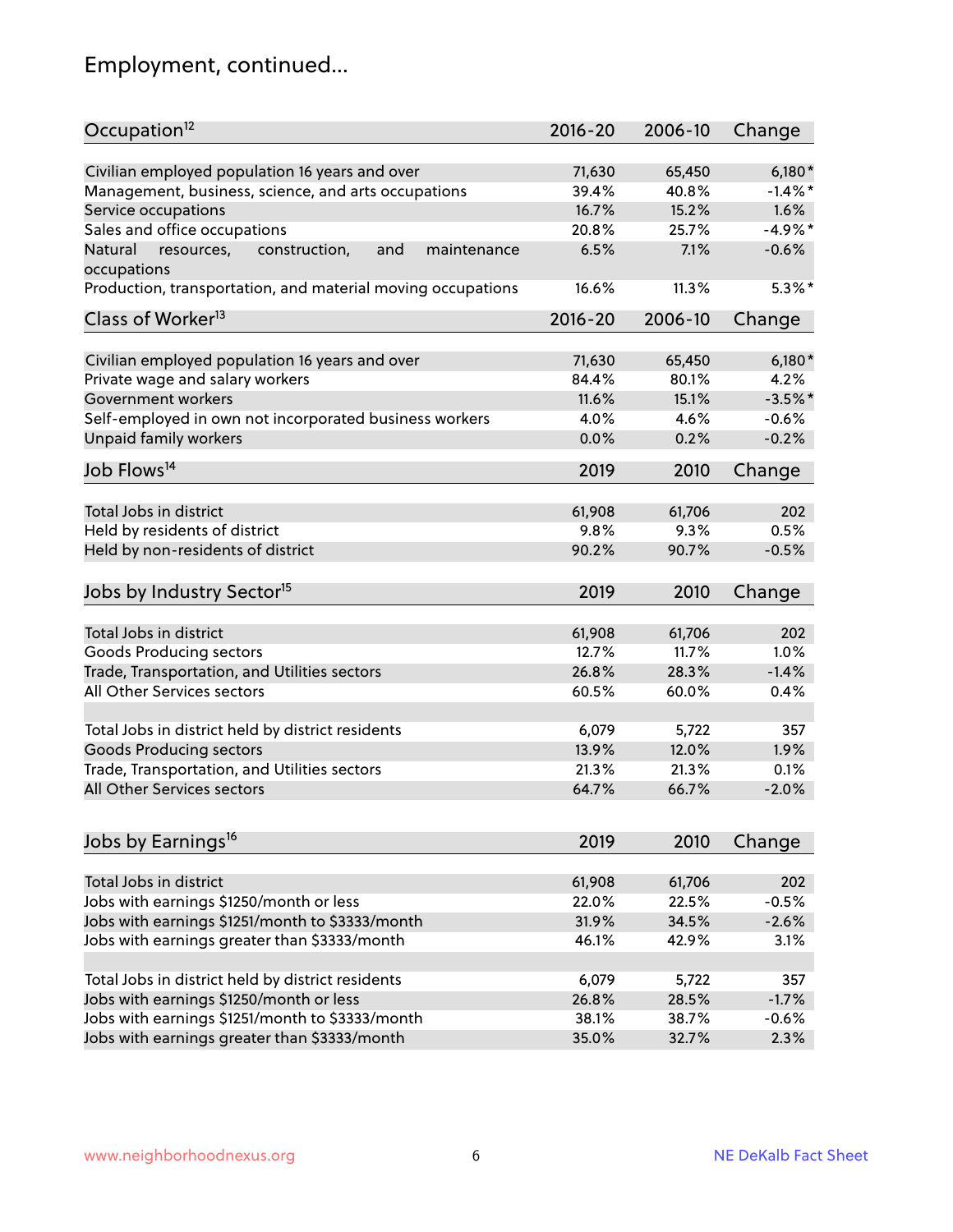# Employment, continued...

| Jobs by Age of Worker <sup>17</sup>               | 2019   | 2010   | Change  |
|---------------------------------------------------|--------|--------|---------|
|                                                   |        |        |         |
| Total Jobs in district                            | 61,908 | 61,706 | 202     |
| Jobs with workers age 29 or younger               | 19.9%  | 18.8%  | 1.1%    |
| Jobs with workers age 30 to 54                    | 55.3%  | 62.4%  | $-7.1%$ |
| Jobs with workers age 55 or older                 | 24.8%  | 18.8%  | 6.1%    |
|                                                   |        |        |         |
| Total Jobs in district held by district residents | 6,079  | 5,722  | 357     |
| Jobs with workers age 29 or younger               | 20.7%  | 19.6%  | 1.1%    |
| Jobs with workers age 30 to 54                    | 51.6%  | 57.3%  | $-5.7%$ |
| Jobs with workers age 55 or older                 | 27.7%  | 23.1%  | 4.7%    |
|                                                   |        |        |         |

#### Education

| School Enrollment <sup>18</sup>                | $2016 - 20$ | 2006-10 | Change     |
|------------------------------------------------|-------------|---------|------------|
|                                                |             |         |            |
| Population 3 years and over enrolled in school | 36,454      | 35,129  | 1,325      |
| Nursery school, preschool                      | 6.7%        | 7.9%    | $-1.2%$    |
| Kindergarten                                   | 5.0%        | 5.9%    | $-0.8%$    |
| Elementary school (grades 1-8)                 | 44.1%       | 39.8%   | $4.3\%$ *  |
| High school (grades 9-12)                      | 19.6%       | 17.9%   | 1.7%       |
| College or graduate school                     | 24.6%       | 28.4%   | $-3.8\%$ * |
| Educational Attainment <sup>19</sup>           | $2016 - 20$ | 2006-10 | Change     |
|                                                |             |         |            |
| Population 25 years and over                   | 96,670      | 87,253  | $9,417*$   |
| Less than 9th grade                            | $7.0\%$     | 5.7%    | 1.3%       |
| 9th to 12th grade, no diploma                  | 5.9%        | 6.3%    | $-0.4%$    |
| High school graduate (includes equivalency)    | 21.3%       | 22.3%   | $-0.9%$    |
| Some college, no degree                        | 17.8%       | 20.8%   | $-3.0\%$ * |
| Associate's degree                             | 7.4%        | 6.4%    | $1.0\%$ *  |
| Bachelor's degree                              | 23.4%       | 22.9%   | 0.5%       |
| Graduate or professional degree                | 17.1%       | 15.6%   | 1.5%       |
|                                                |             |         |            |
| Percent high school graduate or higher         | 87.1%       | 88.0%   | $-0.9\%$   |
| Percent bachelor's degree or higher            | 40.5%       | 38.5%   | $2.0\%$ *  |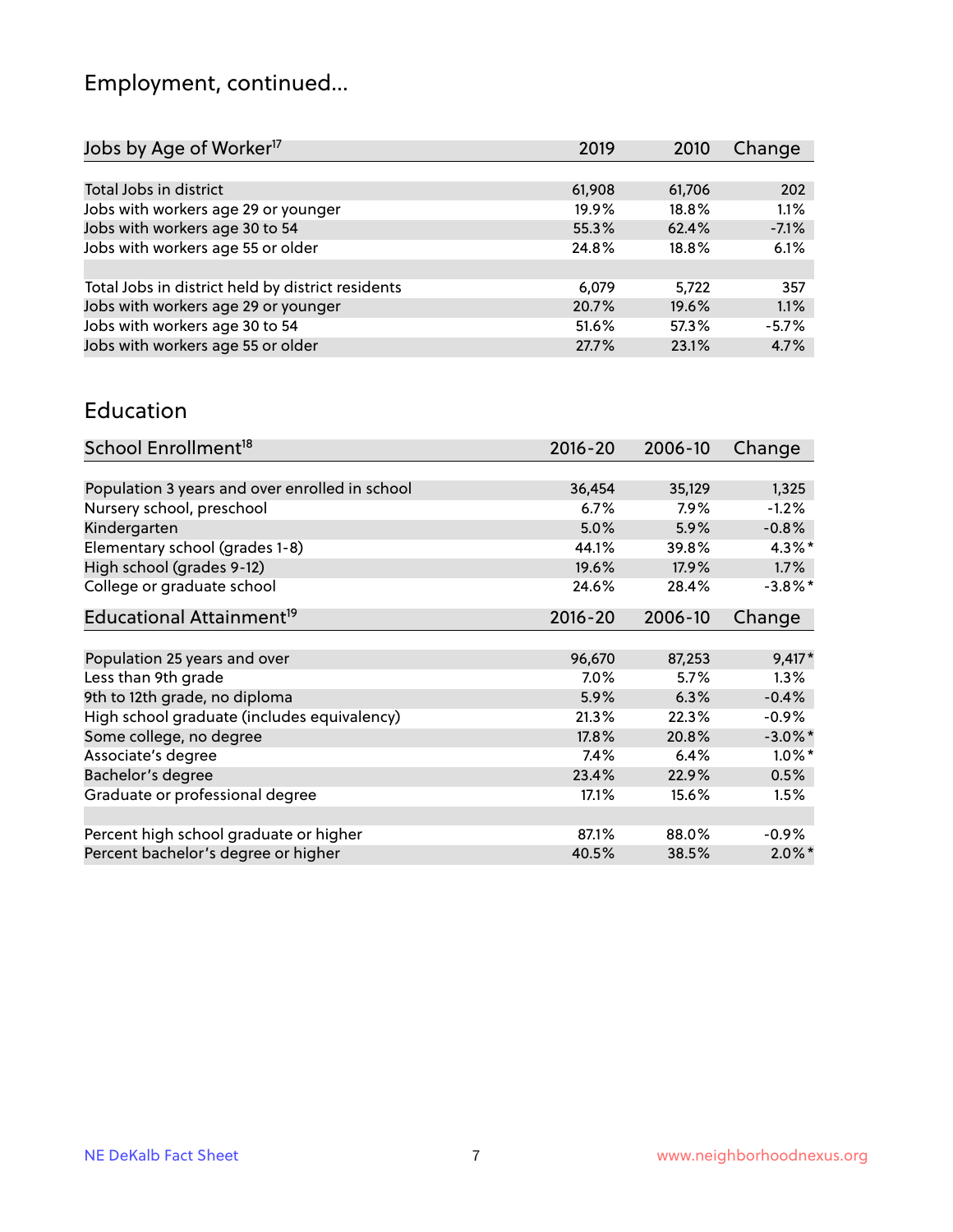#### Housing

| Households by Type <sup>20</sup>                     | 2016-20       | 2006-10      | Change       |
|------------------------------------------------------|---------------|--------------|--------------|
|                                                      |               |              |              |
| <b>Total households</b>                              | 52,663        | 52,371       | 292          |
| Family households (families)                         | 59.7%         | 60.8%        | $-1.1%$      |
| With own children under 18 years                     | 26.9%         | 29.8%        | $-2.9\%$ *   |
| Married-couple family                                | 38.1%         | 37.8%        | 0.3%         |
| With own children of the householder under 18 years  | 16.7%         | 16.8%        | $-0.1%$      |
| Male householder, no wife present, family            | 4.9%          | 6.1%         | $-1.2%$ *    |
| With own children of the householder under 18 years  | 1.8%          | 2.7%         | $-0.9%$      |
| Female householder, no husband present, family       | 16.7%         | 16.9%        | $-0.2%$      |
| With own children of the householder under 18 years  | 8.5%          | 10.4%        | $-1.9%$ *    |
| Nonfamily households                                 | 40.3%         | 39.2%        | 1.1%         |
| Householder living alone                             | 33.2%         | 33.4%        | $-0.2%$      |
| 65 years and over                                    | 8.9%          | 6.1%         | $2.8\%$ *    |
|                                                      |               |              |              |
| Households with one or more people under 18 years    | 30.3%         | 33.0%        | $-2.6\%$ *   |
| Households with one or more people 65 years and over | 23.8%         | 17.4%        | $6.4\%$ *    |
| Average household size                               | 2.71          | 2.52         | $0.19*$      |
| Average family size                                  | 3.58          | 3.24         | $0.34*$      |
|                                                      |               |              |              |
| Housing Occupancy <sup>21</sup>                      | $2016 - 20$   | 2006-10      | Change       |
|                                                      |               |              |              |
| Total housing units                                  | 58,414        | 59,891       | $-1,477*$    |
| Occupied housing units                               | 90.2%         | 87.4%        | $2.7\%$ *    |
| Vacant housing units                                 | 9.8%          | 12.6%        | $-2.7\%$ *   |
| Homeowner vacancy rate                               | 2.3           | 2.9          | $-0.6$       |
| Rental vacancy rate                                  | 7.3           | 14.6         | $-7.2*$      |
|                                                      |               |              |              |
| Units in Structure <sup>22</sup>                     | $2016 - 20$   | 2006-10      | Change       |
| Total housing units                                  | 58,414        | 59,891       | $-1,477*$    |
| 1-unit, detached                                     | 49.4%         | 47.4%        | $2.1\%$ *    |
| 1-unit, attached                                     | 7.1%          | 6.8%         | 0.3%         |
| 2 units                                              | 0.9%          | 1.1%         | $-0.2%$      |
| 3 or 4 units                                         | 5.6%          | 5.8%         | $-0.2%$      |
| 5 to 9 units                                         | 12.4%         | 15.1%        | $-2.8\%$ *   |
| 10 to 19 units                                       |               | 15.3%        |              |
|                                                      | 13.4%         |              | $-1.9\%$ *   |
| 20 or more units<br>Mobile home                      | 10.5%<br>0.6% | 8.2%<br>0.2% | $2.3\%*$     |
| Boat, RV, van, etc.                                  | 0.1%          | 0.0%         | 0.4%<br>0.0% |
|                                                      |               |              |              |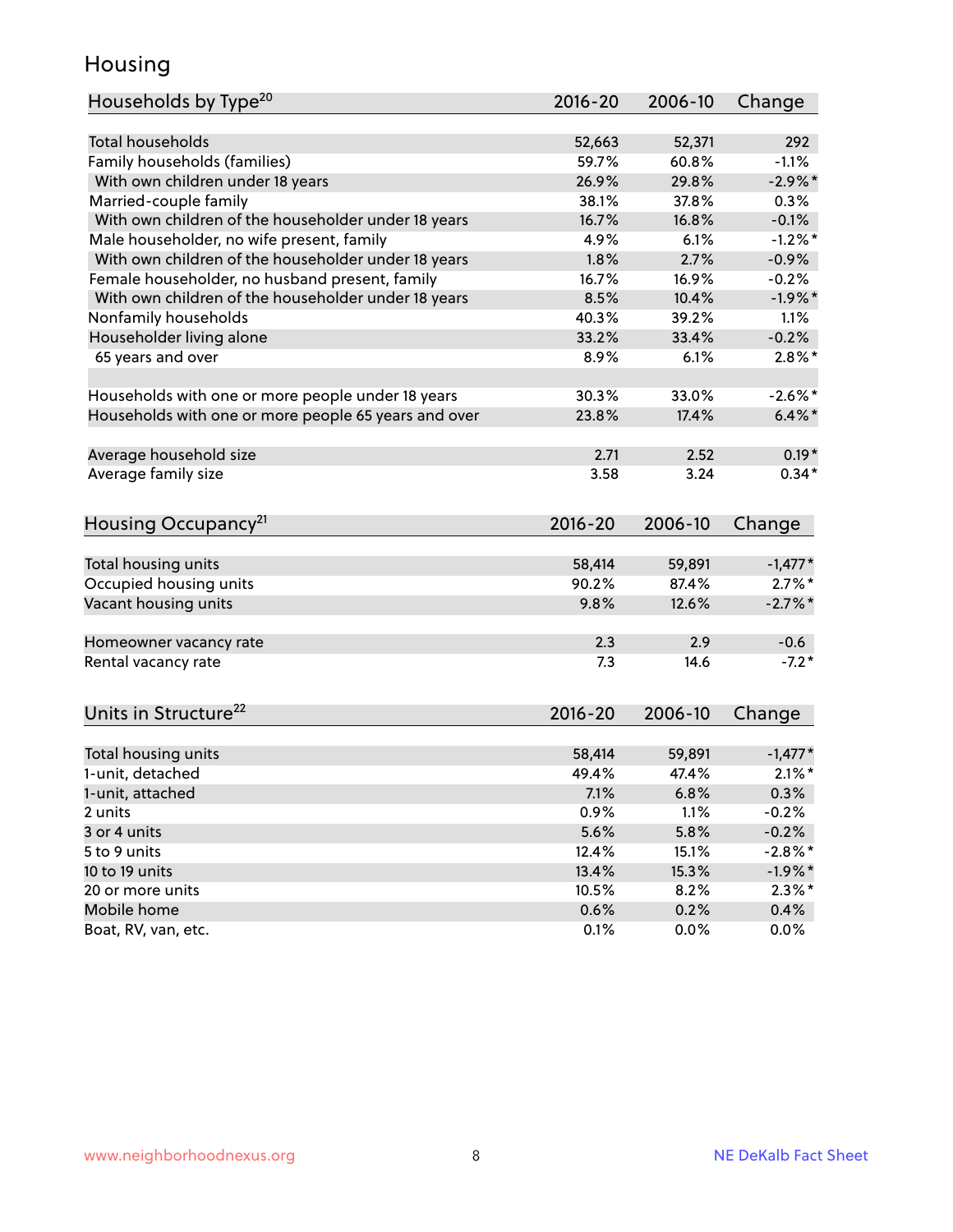# Housing, Continued...

| Year Structure Built <sup>23</sup>             | 2016-20     | 2006-10 | Change                 |
|------------------------------------------------|-------------|---------|------------------------|
| Total housing units                            | 58,414      | 59,891  | $-1,477*$              |
| Built 2014 or later                            | 1.5%        | (X)     | (X)                    |
| Built 2010 to 2013                             | 0.9%        | (X)     | (X)                    |
| Built 2000 to 2009                             | 8.5%        | 10.4%   | $-1.9%$ *              |
| Built 1990 to 1999                             | 11.7%       | 10.1%   | $1.6\%$ *              |
| Built 1980 to 1989                             | 20.4%       | 25.4%   | $-5.0\%$ *             |
| Built 1970 to 1979                             | 26.5%       | 25.5%   | 0.9%                   |
| Built 1960 to 1969                             | 22.6%       | 19.9%   | $2.7\%$ *              |
| Built 1950 to 1959                             | 5.3%        | 5.4%    | $-0.0%$                |
| Built 1940 to 1949                             | 1.5%        | 1.9%    | $-0.4%$                |
| Built 1939 or earlier                          | 1.1%        | 1.4%    | $-0.2%$                |
| Housing Tenure <sup>24</sup>                   | $2016 - 20$ | 2006-10 | Change                 |
|                                                |             |         |                        |
| Occupied housing units                         | 52,663      | 52,371  | 292                    |
| Owner-occupied                                 | 51.5%       | 54.8%   | $-3.3\%$ *             |
| Renter-occupied                                | 48.5%       | 45.2%   | $3.3\%$ *              |
| Average household size of owner-occupied unit  | 2.68        | 2.52    | $0.16*$                |
| Average household size of renter-occupied unit | 2.73        | 2.51    | $0.22*$                |
| Residence 1 Year Ago <sup>25</sup>             | $2016 - 20$ | 2006-10 | Change                 |
|                                                |             |         |                        |
| Population 1 year and over<br>Same house       | 141,799     | 130,087 | $11,712*$<br>$6.0\%$ * |
|                                                | 84.9%       | 78.9%   |                        |
| Different house in the U.S.                    | 13.7%       | 19.8%   | $-6.1\%$ *             |
| Same county                                    | 7.0%        | 11.3%   | $-4.3\%$ *             |
| Different county                               | 6.7%        | 8.5%    | $-1.8\%$ *             |
| Same state                                     | 3.9%        | 5.2%    | $-1.3\%$ *             |
| Different state                                | 2.8%        | 3.2%    | $-0.5%$                |
| Abroad                                         | 1.4%        | 1.3%    | 0.1%                   |
| Value of Housing Unit <sup>26</sup>            | $2016 - 20$ | 2006-10 | Change                 |
| Owner-occupied units                           | 27,135      | 28,710  | $-1,575*$              |
| Less than \$50,000                             | 2.9%        | 1.8%    | 1.1%                   |
| \$50,000 to \$99,999                           | 7.6%        | 6.5%    | 1.1%                   |
| \$100,000 to \$149,999                         | 13.0%       | 17.5%   | $-4.4\%$ *             |
| \$150,000 to \$199,999                         | 15.2%       | 22.9%   | $-7.8\%$ *             |
| \$200,000 to \$299,999                         | 23.8%       | 25.8%   | $-2.1%$                |
| \$300,000 to \$499,999                         | 30.1%       | 20.5%   | $9.6\% *$              |
| \$500,000 to \$999,999                         | 7.0%        | 4.1%    | 2.9%                   |
| \$1,000,000 or more                            | 0.4%        | 0.8%    | $-0.4%$                |
| Median (dollars)                               | 244,222     | 204,024 | 40,198*                |
| Mortgage Status <sup>27</sup>                  | $2016 - 20$ | 2006-10 | Change                 |
| Owner-occupied units                           | 27,135      | 28,710  | $-1,575*$              |
| Housing units with a mortgage                  | 64.6%       | 75.2%   | $-10.6\%$ *            |
| Housing units without a mortgage               | 35.4%       | 24.8%   | 10.6%*                 |
|                                                |             |         |                        |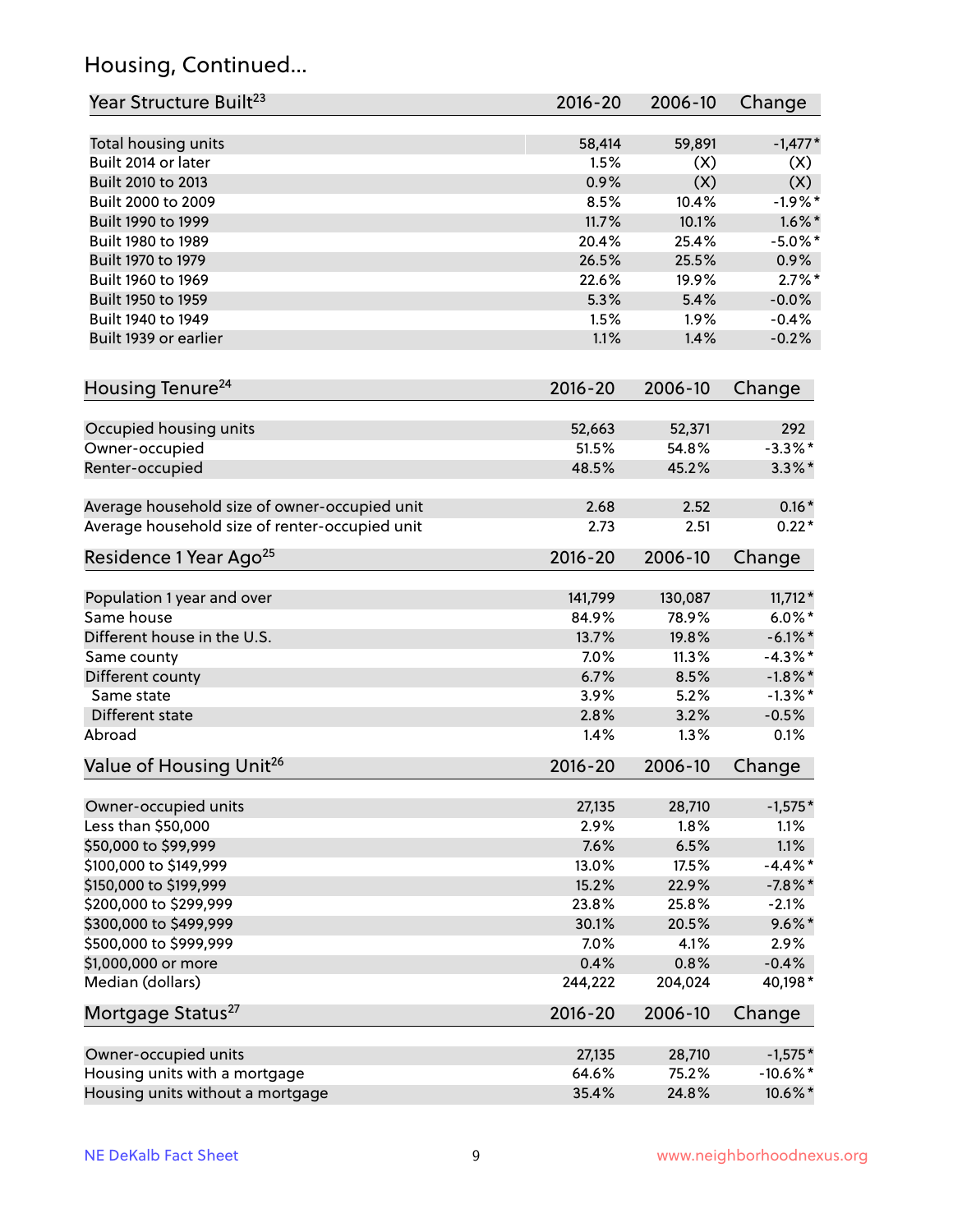# Housing, Continued...

| Selected Monthly Owner Costs <sup>28</sup>                                            | 2016-20     | 2006-10 | Change     |
|---------------------------------------------------------------------------------------|-------------|---------|------------|
| Housing units with a mortgage                                                         | 17,516      | 21,582  | $-4,066*$  |
| Less than \$300                                                                       | 0.4%        | 0.1%    | 0.3%       |
| \$300 to \$499                                                                        | 1.3%        | 0.7%    | 0.6%       |
| \$500 to \$999                                                                        | 11.9%       | 12.4%   | $-0.5%$    |
| \$1,000 to \$1,499                                                                    | 29.9%       | 31.5%   | $-1.6%$    |
| \$1,500 to \$1,999                                                                    | 29.0%       | 27.1%   | 1.9%       |
| \$2,000 to \$2,999                                                                    | 21.7%       | 21.4%   | 0.3%       |
| \$3,000 or more                                                                       | 5.9%        | 6.8%    | $-0.9%$    |
| Median (dollars)                                                                      | 1,613       | 1,599   | 14         |
| Housing units without a mortgage                                                      | 9,619       | 7,128   | $2,491*$   |
| Less than \$150                                                                       | 1.2%        | 1.4%    | $-0.2%$    |
| \$150 to \$249                                                                        | 4.8%        | 6.7%    | $-2.0%$    |
| \$250 to \$349                                                                        | 12.6%       | 17.3%   | $-4.7%$    |
| \$350 to \$499                                                                        | 22.8%       | 27.6%   | $-4.8%$    |
| \$500 to \$699                                                                        | 32.3%       | 27.6%   | 4.7%       |
| \$700 or more                                                                         | 26.4%       | 19.4%   | 6.9%       |
| Median (dollars)                                                                      | 563         | 482     | $81*$      |
| Selected Monthly Owner Costs as a Percentage of<br>Household Income <sup>29</sup>     | $2016 - 20$ | 2006-10 | Change     |
| Housing units with a mortgage (excluding units where<br>SMOCAPI cannot be computed)   | 17,396      | 21,447  | $-4,051*$  |
| Less than 20.0 percent                                                                | 52.5%       | 35.2%   | 17.2%*     |
| 20.0 to 24.9 percent                                                                  | 14.3%       | 15.9%   | $-1.6%$    |
| 25.0 to 29.9 percent                                                                  | 7.3%        | 11.8%   | $-4.4\%$ * |
| 30.0 to 34.9 percent                                                                  | 6.1%        | 7.5%    | $-1.4%$    |
| 35.0 percent or more                                                                  | 19.7%       | 29.5%   | $-9.8%$ *  |
| Not computed                                                                          | 120         | 135     | $-15$      |
| Housing unit without a mortgage (excluding units where<br>SMOCAPI cannot be computed) | 9,585       | 7,073   | $2,512*$   |
| Less than 10.0 percent                                                                | 55.6%       | 45.6%   | 10.0%      |
| 10.0 to 14.9 percent                                                                  | 17.1%       | 17.2%   | $-0.1%$    |
| 15.0 to 19.9 percent                                                                  | 9.3%        | 12.0%   | $-2.7%$    |
| 20.0 to 24.9 percent                                                                  | 4.7%        | 6.5%    | $-1.8%$    |
| 25.0 to 29.9 percent                                                                  | 3.9%        | 3.7%    | 0.2%       |
| 30.0 to 34.9 percent                                                                  | 1.6%        | 3.4%    | $-1.8%$    |
| 35.0 percent or more                                                                  | 7.7%        | 11.6%   | $-3.9%$    |
| Not computed                                                                          | 34          | 55      | $-21$      |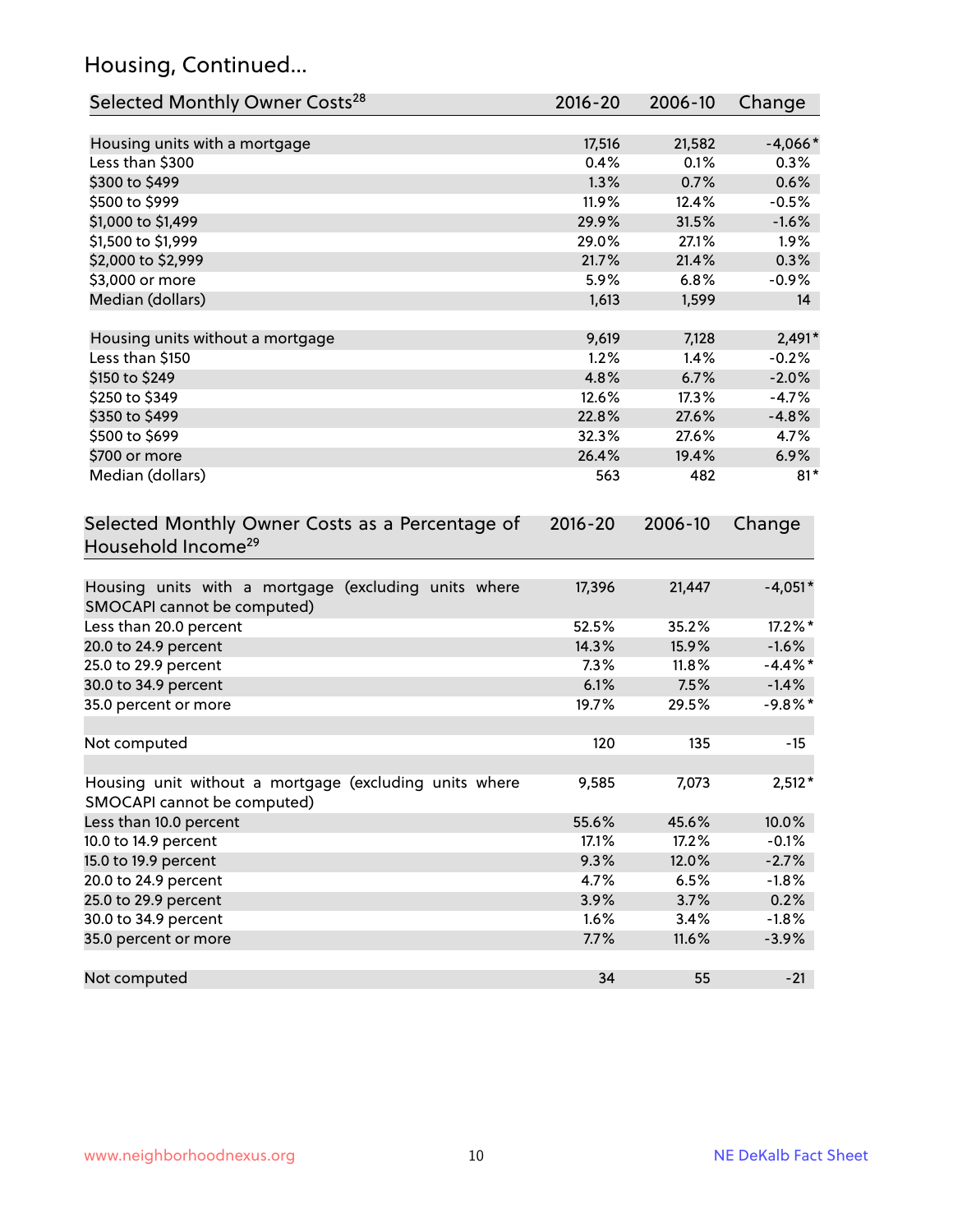# Housing, Continued...

| Gross Rent <sup>30</sup>                                                       | 2016-20     | 2006-10 | Change      |
|--------------------------------------------------------------------------------|-------------|---------|-------------|
|                                                                                |             |         |             |
| Occupied units paying rent                                                     | 25,225      | 23,080  | $2,145*$    |
| Less than \$200                                                                | 0.7%        | 0.6%    | $0.0\%$     |
| \$200 to \$499                                                                 | 1.8%        | 2.7%    | $-0.9%$     |
| \$500 to \$749                                                                 | 4.5%        | 28.4%   | $-23.9%$ *  |
| \$750 to \$999                                                                 | 28.7%       | 43.8%   | $-15.1\%$ * |
| \$1,000 to \$1,499                                                             | 50.8%       | 21.7%   | 29.1%*      |
| \$1,500 to \$1,999                                                             | 10.5%       | 2.0%    | $8.5\%$ *   |
| \$2,000 or more                                                                | 3.1%        | 0.8%    | 2.3%        |
| Median (dollars)                                                               | 1,107       | 947     | $160*$      |
| No rent paid                                                                   | 303         | 581     | $-278$      |
| Gross Rent as a Percentage of Household Income <sup>31</sup>                   | $2016 - 20$ | 2006-10 | Change      |
| Occupied units paying rent (excluding units where GRAPI<br>cannot be computed) | 24,547      | 22,304  | $2,243*$    |
| Less than 15.0 percent                                                         | 8.0%        | 10.4%   | $-2.4%$     |
| 15.0 to 19.9 percent                                                           | 10.9%       | 10.3%   | 0.6%        |
|                                                                                | 11.7%       | 11.7%   | 0.0%        |
| 20.0 to 24.9 percent                                                           |             |         |             |
| 25.0 to 29.9 percent                                                           | 11.8%       | 13.4%   | $-1.6%$     |
| 30.0 to 34.9 percent                                                           | 9.8%        | 10.1%   | $-0.2%$     |
| 35.0 percent or more                                                           | 47.7%       | 44.1%   | 3.6%        |
| Not computed                                                                   | 981         | 1,357   | $-376$      |
| Transportation                                                                 |             |         |             |
| Commuting to Work <sup>32</sup>                                                | 2016-20     | 2006-10 | Change      |
| Workers 16 years and over                                                      | 69,756      | 63,549  | $6,207*$    |
| Car, truck, or van - drove alone                                               | 68.8%       | 75.3%   | $-6.5%$ *   |
| Car, truck, or van - carpooled                                                 | 13.0%       | 10.0%   | $3.0\%$ *   |
| Public transportation (excluding taxicab)                                      | 5.9%        | 6.8%    | $-0.9%$     |
| Walked                                                                         | 1.0%        | 1.1%    | $-0.1%$     |
| Other means                                                                    | 2.6%        | 2.4%    | 0.2%        |
| Worked at home                                                                 | 8.8%        | 4.5%    | $4.3\%$ *   |
| Mean travel time to work (minutes)                                             | 32.9        | 30.4    | $2.5*$      |
| Vehicles Available <sup>33</sup>                                               | 2016-20     | 2006-10 | Change      |
| Occupied housing units                                                         | 52,663      | 52,371  | 292         |
| No vehicles available                                                          | 9.0%        | 8.4%    | 0.6%        |
| 1 vehicle available                                                            | 41.5%       | 42.6%   | $-1.1%$     |
| 2 vehicles available                                                           | 35.0%       | 36.0%   | $-1.0%$     |
| 3 or more vehicles available                                                   | 14.4%       | 13.0%   | 1.4%        |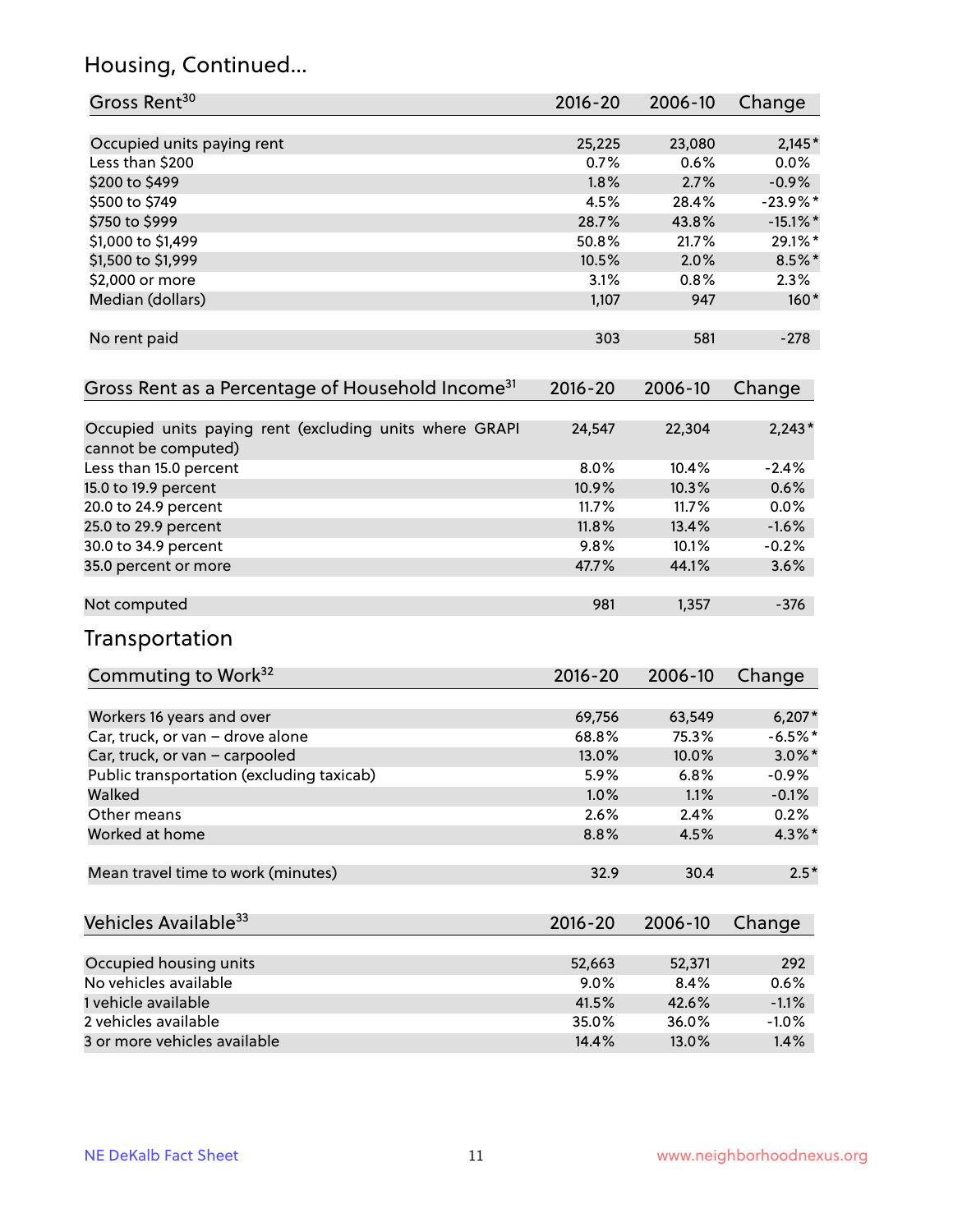#### Health

| Health Insurance coverage <sup>34</sup> | 2016-20 |
|-----------------------------------------|---------|
|-----------------------------------------|---------|

| Civilian Noninstitutionalized Population                | 142,983 |
|---------------------------------------------------------|---------|
| With health insurance coverage                          | 85.2%   |
| With private health insurance coverage                  | 61.3%   |
| With public health coverage                             | 32.3%   |
| No health insurance coverage                            | 14.8%   |
| Civilian Noninstitutionalized Population Under 19 years | 37,392  |
| No health insurance coverage                            | 7.3%    |
| Civilian Noninstitutionalized Population 19 to 64 years | 87,676  |
| In labor force:                                         | 71,066  |
| Employed:                                               | 66,924  |
| With health insurance coverage                          | 81.9%   |
| With private health insurance coverage                  | 77.3%   |
| With public coverage                                    | 6.0%    |
| No health insurance coverage                            | 18.1%   |
| Unemployed:                                             | 4,142   |
| With health insurance coverage                          | 54.2%   |
| With private health insurance coverage                  | 39.9%   |
| With public coverage                                    | 15.2%   |
| No health insurance coverage                            | 45.8%   |
| Not in labor force:                                     | 16,610  |
| With health insurance coverage                          | 73.5%   |
| With private health insurance coverage                  | 43.8%   |
| With public coverage                                    | 34.1%   |
| No health insurance coverage                            | 26.5%   |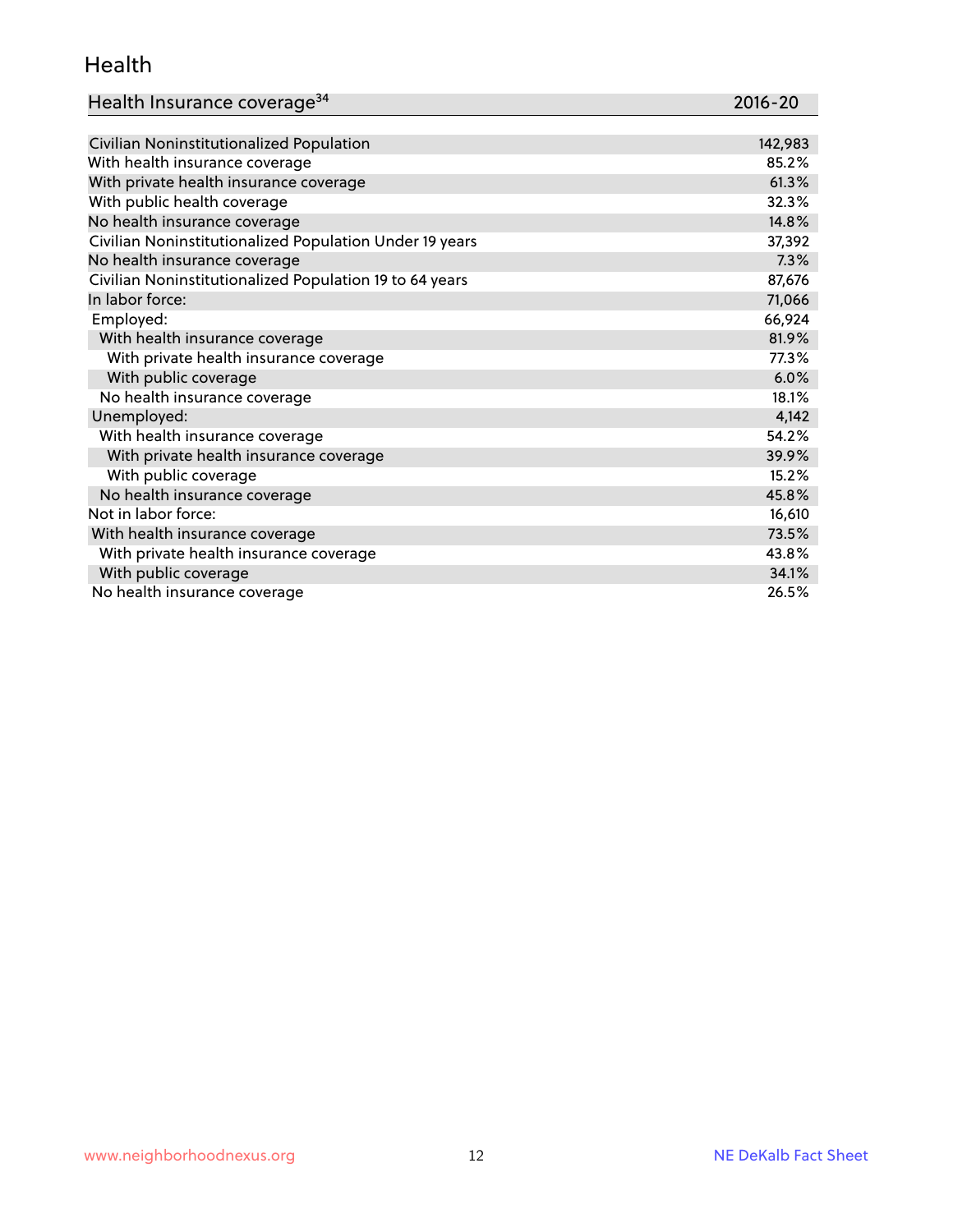# Employment Forecasts

| Forecast Employment by Sector <sup>35</sup>      | 2030     | 2020     | Change   |
|--------------------------------------------------|----------|----------|----------|
|                                                  |          |          |          |
| <b>All Sectors</b>                               | 84,211   | 80,615   | 4.5%     |
| Goods Producing                                  | 10,099   | 9,141    | 10.5%    |
| Agriculture, forestry, fishing and hunting       | 9        | 13       | $-30.8%$ |
| Mining                                           | $\Omega$ | $\Omega$ | 0.0%     |
| Construction                                     | 5,841    | 4,502    | 29.7%    |
| Manufacturing                                    | 4,249    | 4,626    | $-8.1%$  |
| Service Providing                                | 19,423   | 19,462   | $-0.2%$  |
| Wholesale trade                                  | 6,186    | 5,731    | 7.9%     |
| Retail trade                                     | 7,690    | 8,044    | $-4.4%$  |
| Transportation and warehousing                   | 5,055    | 5,045    | 0.2%     |
| <b>Utilities</b>                                 | 492      | 642      | $-23.4%$ |
| Information                                      | 2,888    | 2,855    | 1.2%     |
| <b>Financial activities</b>                      | 4,617    | 4,590    | 0.6%     |
| Finance and insurance                            | 3,242    | 3,059    | 6.0%     |
| Real estate and rental and leasing               | 1,375    | 1,531    | $-10.2%$ |
| Professional and business services               | 8,552    | 8,199    | 4.3%     |
| Professional, scientific, and technical services | 6,531    | 6,076    | 7.5%     |
| Management of companies and enterprises          | 2,021    | 2,123    | $-4.8%$  |
| <b>Education and health services</b>             | 20,221   | 17,359   | 16.5%    |
| <b>Education services</b>                        | 9,577    | 8,479    | 12.9%    |
| Health care and social assistance                | 10,644   | 8,880    | 19.9%    |
| Leisure and hospitality                          | 4,920    | 5,551    | $-11.4%$ |
| Arts, entertainment, and recreation              | 911      | 1,007    | $-9.5%$  |
| Accommodation and food services                  | 4,009    | 4,544    | $-11.8%$ |
| Other services, except public administration     | 2,907    | 3,385    | $-14.1%$ |
| Public administration                            | 2,536    | 2,602    | $-2.5%$  |

# Population Forecasts

| Population Forecasts <sup>36</sup> | 2030    | 2020    | Change  |
|------------------------------------|---------|---------|---------|
|                                    |         |         |         |
| <b>Total Population</b>            | 163,416 | 150.902 | 8.3%    |
| <b>Total Households</b>            | 66.470  | 60.456  | $9.9\%$ |